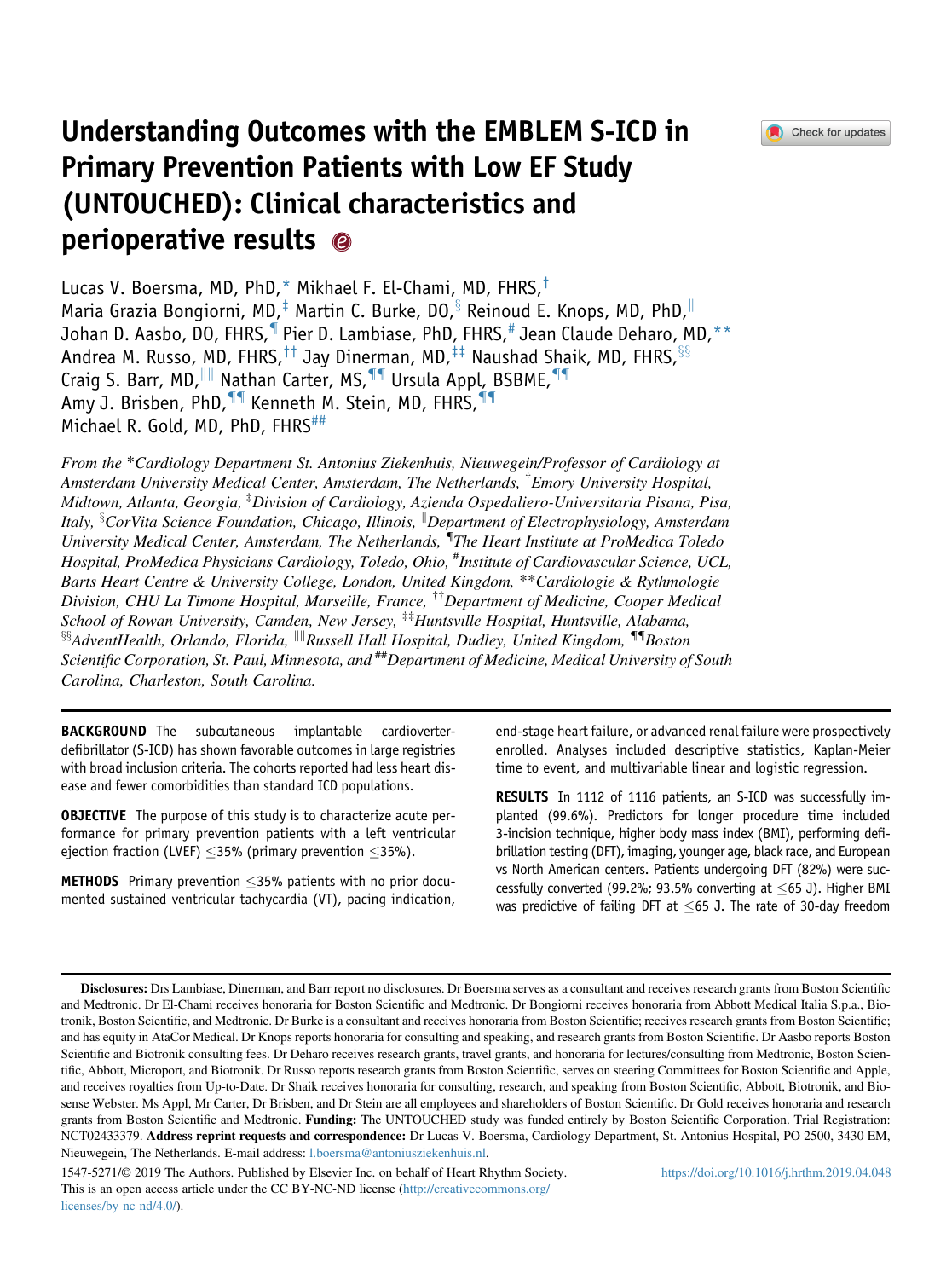from complications was 95.8%. Most complications involved postoperative healing (45%) or interventions after DFT or impedance check (19%).

CONCLUSION The procedural outcome data of UNTOUCHED reinforce that S-ICD therapy has low perioperative complication rates and high conversion efficacy of induced ventricular fibrillation, even in a higher-risk cohort with low LVEF and more comorbidities than previous S-ICD studies. Higher BMI warrants more careful attention to implant technique.

#### Introduction

The subcutaneous implantable cardioverter-defibrillator (S-ICD) has proven to be a successful option for sudden cardiac death prevention among many patients with high risk of ventricular tachycardia or ventricular fibrillation (VT/VF). Initial registries<sup>[1](#page-7-0)–6</sup> showing low complication rates and high effectiveness of VT/VF conversion included patients with a wide range of indications. Patients with a left ventricular ejection fraction (LVEF)  $\leq$ 35% and a primary prevention indication (primary prevention  $\leq$ 35%) were underrepresented in most registries, although the early registries showed equally good performance in this cohort. $1-6$ 

The UNTOUCHED study was designed specifically to evaluate patients undergoing S-ICD implantation for the most common indication for ICD therapy, primary prevention  $\leq$ 35%, to compare inappropriate shock rates in this pop-ulation<sup>[7](#page-7-0)</sup> with those in the MADIT-RIT study.<sup>[7,8](#page-7-0)</sup> With a contemporary version of the S-ICD device and algorithms, the periprocedural performance and safety are presented here.

# Methods

#### Study design

The Understanding Outcomes with the EMBLEM™ S-ICD in Primary Prevention Patients with Low Ejection Fraction (UNTOUCHED) study (ClinicalTrials.gov Registration No.: NCT02433379) is a global, multicenter, prospective, nonrandomized study.<sup>[7](#page-7-0)</sup>

Primary prevention  $\leq 35\%$  patients were eligible for the study if they met current guidelines for ICD implantation. Patients with a life expectancy of less than 18 months, a pacing indication, or a history of pace-terminable VT and those in end-stage heart failure or renal disease were excluded. The objective of this report is to describe the procedure and 30-day outcomes for the 1116 patients in 111 centers from North America and Europe in whom implant was attempted.<sup>[7](#page-7-0)</sup>

The patient cohort underwent implantation from June 9, 2015, to April 10, 2018. An S-ICD screening test was required for inclusion.<sup>[1,6,9,10](#page-7-0)</sup> Procedural techniques, including defibrillation testing (DFT), surgical technique, and anesthesia, were left to the operator's discretion. Devices were programmed with conditional and shock zones at 200 beats per minute (bpm) and 250 bpm.

Obtaining and documenting informed consent was done in accordance with the principles of the Declaration of Helsinki, ISO 14155, and all pertinent laws and regulations. KEYWORDS Arrhythmia; Heart failure; Implantable cardioverterdefibrillator; Primary prevention; Subcutaneous ICD; Sudden cardiac death; Ventricular arrhythmia

(Heart Rhythm 2019;16:1636–1644) © 2019 The Authors. Published by Elsevier Inc. on behalf of Heart Rhythm Society. This is an open access article under the CC BY-NC-ND license [\(http://](http://creativecommons.org/licenses/by-nc-nd/4.0/) [creativecommons.org/licenses/by-nc-nd/4.0/\)](http://creativecommons.org/licenses/by-nc-nd/4.0/).

Patients were enrolled after providing written informed consent in accordance with all applicable guidelines and laws, and after ethics committee/institutional review board approval. Complications were defined as events resulting in death, serious injury, correction using invasive intervention, or permanent loss of device function and that were caused by, or would not have occurred in the absence of, the S-ICD sys-tem.<sup>[1,3,4,6](#page-7-0)</sup> Procedure time was defined as the duration from first incision to wound closure. DFT success was defined as conversion of induced VT/VF at any energy, chosen at the discretion of the implanter, and analyzed for success at  $\leq 65$  J and  $> 65$  J. The reported results are based on the database snapshot taken in January 2019.

#### Statistical analysis

Basic characteristics were analyzed using descriptive statistics. Continuous variables were summarized by the number of patients and mean  $\pm$  standard deviation. Categorical variables were summarized by frequencies and percentages of patients in each category. P values for group comparisons were calculated using a pooled t test for continuous variables and  $\chi^2$  for categorical variables. Kaplan-Meier time-to-event analyses were conducted with censoring of subjects at their last known status. Multivariable generalized linear regression was used to calculate parameter estimates, standard error, least squared means, and P values for model predictors of continuous variables; namely, procedure time. Multivariable logistic regression was used to calculate odds ratios (OR), 95% confidence intervals (CI), and P values for model predictors of categorical variables; namely, DFT success at  $\leq 65$  J vs  $> 65$  J and the occurrence of 30-day complications. For multivariable analysis, all variables of interest were entered in the model. All statistical analyses were performed using SAS version 9.4 (SAS Institute, Cary, NC).

#### Author Contributions

Drs Boersma, Bongiorni, Knops, Lambiase, Deharo, Gold, Burke, Aasbo, El-Chami, and Russo serve as Steering Committee Members for the UNTOUCHED study and contributed to study design. They, as well as Drs Dinerman, Shaik, and Barr, served as Principal Investigators for their respective centers. Dr Stein contributed to study concept and design. Ursula Appl, Nathan Carter, and Amy Brisben supported data analyses. Nathan Carter performed all statistical analyses. Lucas Boersma wrote the manuscript with assistance from Amy Brisben Revision and final review were done by all the authors.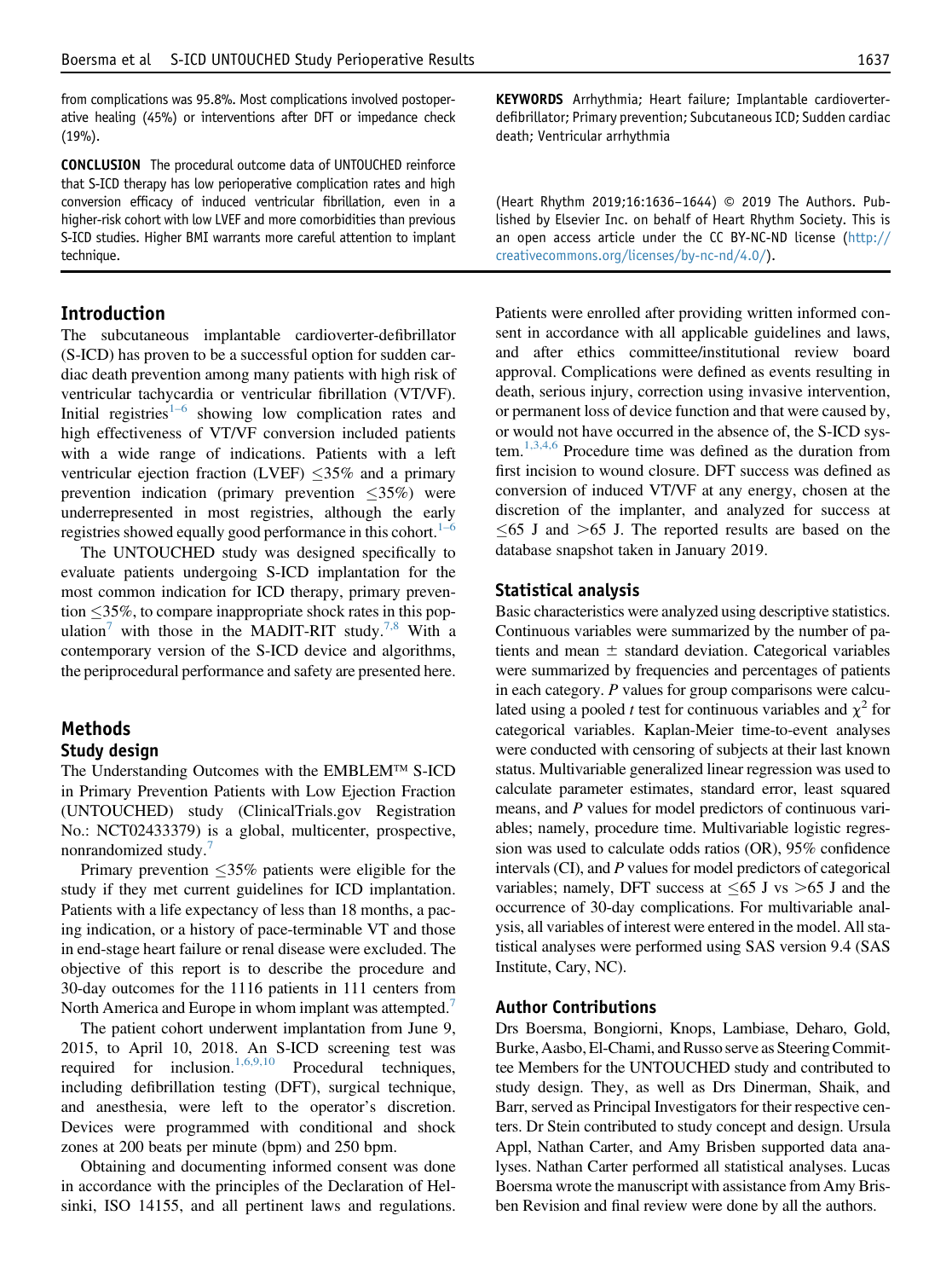

Figure 1 Patient status through 30 days. See [Supplemental Table 5](#page-0-0) for reasons for study withdrawal.

# Results

## Patient demographic characteristics

As shown in Figure 1, of the 1173 patients enrolled in the study (enrollment by country is provided in [Supplemental](#page-0-0) [Table 1\)](#page-0-0), 57 patients were withdrawn prior to implant. An implant was attempted in 1116 patients, with 1103 patients remaining in the study through 30 days.

Table 1 illustrates the baseline patient characteristics for UNTOUCHED, in comparison with IDE, EFFORTLESS, and PAS S-ICD and MADIT-RIT studies (ICD recipients only). The UNTOUCHED patients are older, have more comorbidities, and are more likely to be NYHA class II/III and of ischemic etiology than the S-ICD patients in prior studies. Compared with the MADIT-RIT cohort, UNTOUCHED patients have similar comorbidities but are younger and less likely to be NYHA class II/III and of ischemic etiology. Patient characteristics indicate that the UNTOUCHED population is closer to the MADIT-RIT ICD cohort than previous S-ICD studies. Patients enrolled in European centers (total 292) were more often male and ischemic in etiology, while the North American centers (total 824) enrolled almost all patients self-identifying as black race (95%; [Supplemental](#page-0-0) [Table 2](#page-0-0)). Patients of black race had more comorbidities, were more likely to be younger and female, had a lower LVEF (25  $\pm$  6), had a higher body mass index (BMI;  $33 \pm 9$ ), and were more often diagnosed with a nonischemic etiology (71.5%) than the nonblack patients (40.3%).

|  |  |  |  | Table 1 Baseline characteristics of patients in UNTOUCHED and comparison with S-ICD and MADIT-RIT studies |
|--|--|--|--|-----------------------------------------------------------------------------------------------------------|
|--|--|--|--|-----------------------------------------------------------------------------------------------------------|

| UNTOUCHED <sup>††</sup><br>Parameter |                                                    | $IDE^{6\ddagger\ddagger}$              | EFFORTLESS <sup>2‡‡</sup>              | PAS <sup>3††,‡‡</sup>              | MADIT-RIT <sup>8‡‡</sup> TV-ICD<br>only                                                                       |  |
|--------------------------------------|----------------------------------------------------|----------------------------------------|----------------------------------------|------------------------------------|---------------------------------------------------------------------------------------------------------------|--|
| Description                          | Global trial<br>Primary prevention<br>LVEF $<$ 35% | Premarket safety and<br>efficacy trial | Global postapproval<br>registry, Gen 1 | US postapproval<br>registry, Gen 2 | Evaluation of IAS with<br>high rate cutoff and/<br>or programming delay<br>Primary prevention<br>LVEF $<$ 35% |  |
| Device type                          | S-ICD                                              | S-ICD                                  | S-ICD                                  | S-ICD                              | TV-ICD only                                                                                                   |  |
| Enroll start date                    | June 2015                                          | January 2010                           | October 2010                           | March 2013                         | Sep 2009                                                                                                      |  |
| Age, years                           | $(n = 1116)$                                       | $(n = 321)$                            | $(n = 985)$                            | $(n = 1637)$                       | $(n = 742)$                                                                                                   |  |
|                                      | $56 \pm 12$                                        | $52 \pm 16^{\circ}$                    | $48 \pm 17^{\circ}$                    | $53 \pm 15^{\circ}$                | $61 \pm 12^{\circ}$                                                                                           |  |
| Gender female                        | 286/1116 (26)                                      | 83/321 (26)                            | 275/985 (28)                           | $514/1637(31)^{\ddagger}$          | 174/742 (23)                                                                                                  |  |
| LVEF, %                              | $(n = 1116)$                                       | $(n = 299)$                            | $(n = 789)$                            | $(n = 1593)$                       | $(n = 742)$                                                                                                   |  |
|                                      | $26 \pm 6$ <sup>1</sup>                            | $36 \pm 16^8$                          | $43 \pm 18$ <sup>3</sup>               | $32 \pm 15^{\circ}$                | $27 \pm 7^{8}$                                                                                                |  |
| NYHA II/III/IV                       | 888/1013 (88)#                                     | $202/270(75)^{8}$                      | $206/985(21)^8$                        | $1358/1637(73)^{8}$                | $702/729(96)^{8.4}$                                                                                           |  |
| Primary prevention                   | $1116/1116(100)$ <sup>†</sup>                      | $255/321(79)^8$                        | $638/985(65)^8$                        | $1254/1637(77)^8$                  | 742/742 (100)                                                                                                 |  |
| Ischemic                             | 570/1065 (54)                                      | $73/321(23)^{8}$                       | $311/983(32)^8$                        | 672/1637 (41) <sup>§</sup>         | $457/741(62)^{\ddagger}$                                                                                      |  |
| Hypertension                         | 787/1116 (71)                                      | 187/321 (58) <sup>§</sup>              | 279/985 (28) <sup>8</sup>              | $1009/1637(62)^{8}$                | 500/739 (68)                                                                                                  |  |
| <b>Diabetes</b>                      | 364/1116 (33)                                      | 90/321 (28)                            | $110/985(11)^{9}$                      | 550/1637 (34)                      | 239/733 (33)                                                                                                  |  |

Unless otherwise noted, values are ratio of patients:  $n/N$  (%); or number of patients and mean  $\pm$  standard deviation.

IAS = inappropriate shock; LVEF = left ventricular ejection fraction; NYHA = New York Heart Association; S-ICD = subcutaneous implantable cardioverterdefibrillator;  $TV-ICD =$  transvenous implantable cardioverter-defibrillator.

Values in bold differ significantly from the UNTOUCHED study.

 ${}^{8}P < .0001.$ 

 $$LVEF \leq 35\%$  per prespecified protocol.<br>#Trial excluded NYHA class IV patients

Trial excluded NYHA class IV patients per prespecified protocol.‡‡Patient population 100% primary prevention per prespecified protocol.

††Patient population 100% primary prevention per prespecified protocol.

‡‡Source: Boston Scientific Corporation; data on file.

 $^{\dagger}P < .01.$ 

 $^{\ddagger}P < .001.$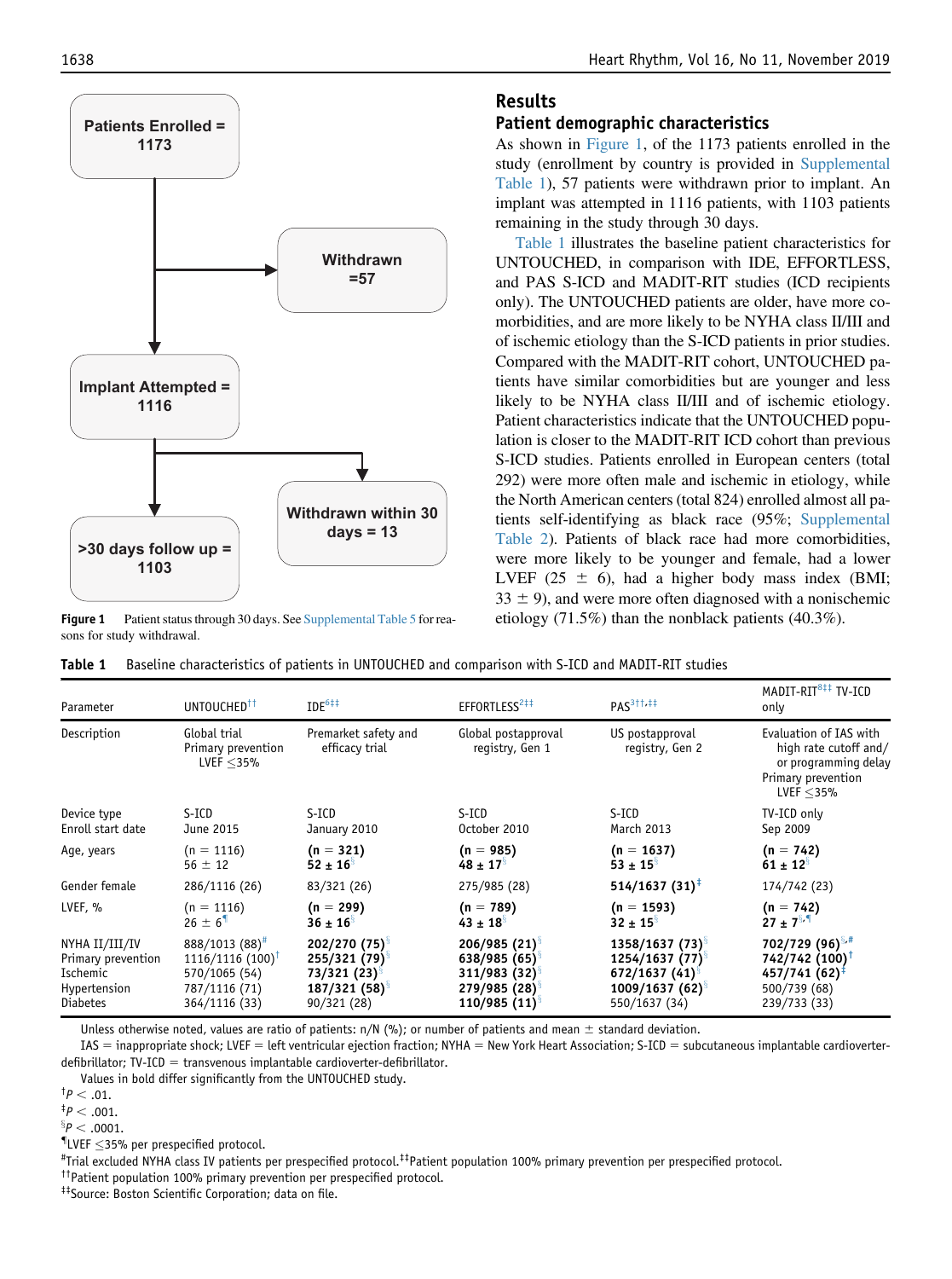#### **A**

| Variable                   | Unit or Comparison (LS means)           | Estimate ± std error     |                               | p-value |
|----------------------------|-----------------------------------------|--------------------------|-------------------------------|---------|
| Antiplatelet Use           | yes (55.7) vs. no (59.5)                | $3.88 + - 2.21$          | ╼                             | 0.08    |
| Anticoagulants             | yes (59.7) vs. no (58.5)                | $-1.25 + -2.23$          |                               | 0.58    |
| Procedure type             | replacement (62.4) vs. initial (58.7)   | $-3.74 + - 10.39$        |                               | 0.72    |
| History of diabetes        | yes (58.5) vs. no (61.2)                | $2.5 + - 1.94$           |                               | 0.20    |
| DFT performed              | yes (59.6) vs. no (55.1)                | $-4.52 + -2.3$           |                               | 0.0498  |
| <b>LVEF</b>                | percent                                 | $-0.17 + -0.16$          |                               | 0.27    |
| BMI                        | kg/m <sup>^2</sup>                      | $0.72 + 0.13$            |                               | < .0001 |
| Sex                        | male (58.6) vs. female (59.0)           | $0.36 + - 2.06$          |                               | 0.86    |
| Race                       | black (63.3) vs. non-black (57.6)       | $-5.77 + -2.19$          |                               | 0.0087  |
| Age                        | year                                    | $-0.31 + -0.07$          |                               | < .0001 |
| <b>Atrial Fibrillation</b> | yes (56.7) vs. no (59.0)                | $2.32 + 2.76$            |                               | 0.40    |
| <b>Incision Technique</b>  | 3 (63.6) vs. 2 incision (55.6)          | $-8.07 + -1.92$          |                               | < .0001 |
| <b>Ischemic Etiology</b>   | non-ischemic (60.9) vs. ischemic (57.1) | $-3.8 + -1.87$           |                               | 0.04    |
| <b>Kidney Disease</b>      | yes (59.0) vs. no (58.7)                | $-0.32 + -2.57$          |                               | 0.90    |
| <b>High Blood Pressure</b> | yes (58.7) vs. no (58.9)                | $0.19 + - 1.97$          |                               | 0.92    |
| Imaging performed          | yes (61.0) vs. no (54.0)                | $-7.06 +/- 1.91$         |                               | 0.0002  |
| General anesthesia         | yes (59.3) vs. no (57.6)                | $-1.73 + -1.9$           |                               | 0.36    |
| Geography                  | North America (58.2) vs. Europe (60.0)  | $1.73 + 1.98$            |                               | 0.38    |
|                            |                                         | $-15$                    | $-10$<br>$-5$<br>5<br>10<br>O | 15      |
|                            |                                         |                          | Procedure Time, min           |         |
|                            |                                         |                          | decreases<br>increases        |         |
| B                          |                                         |                          |                               |         |
| Variable                   | Unit or Comparison (LS means)           | Estimate $\pm$ std error |                               | p-value |
| Anticoagulants             | yes (61.2) vs. no (58.4)                | $-2.83 \pm 2.29$         | ——————————                    | 0.22    |
| History of dishatos        | 100(240)                                | $271 + 200$              |                               | 0.18    |

#### History of diabetes yes (58.5) vs. no (61.2) 2.71 ± 2.02 0.18 **BMI kg/m^2 0.65 ± 0.14 <.0001 Age year -0.21 ± 0.08 0.0061 Race black (62.3) vs. non-black (57.3)**  $-5.08 \pm 2.27$   $\rightarrow$ **Incision technique 3 (63.8) vs. 2 incision(55.8) -8.04 ± 1.93 <.0001 Imaging performed yes (63.9) vs. no (55.8) -8.12 ± 1.96 <.0001 DFT performed yes (63.1) vs. no (56.5) -6.6 ± 2.42 0.0065** Geography **North America (56.1)** vs. Europe (63.6) -15 -10 -5 0 5 10 15 Procedure Time, min

Figure 2 Linear predictor model: factors affecting procedure time. A: Univariable model. B: Multivariable model. BMI = body mass index; DFT = defibrillation testing;  $LVEF = left$  ventricular ejection fraction.

#### Implant procedure

General anesthesia (GA) was used in 62.3% of implant procedures, whereas conscious sedation was used in 33.4%. Study centers in Europe employed GA less frequently than in North America (53.8% vs 66.6%;  $P < .0001$ ). Procedure time was  $58.1 \pm 27.5$  minutes and medical imaging was used in 67.3% of procedures. The electrodes were placed in the left or midsternal location in 98% of cases. The inferior sternal incision technique  $(2\text{-incision technique})^{\perp}$  was used in 68.64% of cases and the inferior/superior sternal in 28.84% (3 incisions); in 2.52% incision technique was not specified. Predictors for a longer procedure (Figure 2) included patient characteristics (greater BMI, younger age, and patients of black race) and procedural factors (3 incision vs 2-incision technique, performing DFT, and performing imaging). Multivariable least square estimates for procedure time demonstrated 7.5 minutes increase in European centers compared to North American centers. There is a higher proportion of female and white subjects in the 3 incision vs 2-incision technique cohort (30.2% vs 23.8% and 76.6% vs 66.0%; [Supplemental Table 3\)](#page-0-0), and BMI and cancer rates were greater.

#### Conversion testing

DFT [\(Figure 3\)](#page-4-0) was attempted in 82.1% of the patients, with failure to induce VT/VF in 4 subjects. In the remaining 912 patients, induced VT/VF was successfully converted by the device in 99.2% of patients, with 93.5% of patients successfully converted at  $\leq 65$  J. Two of these patients originally failed DFT, then underwent a pocket revision and had a successful DFT. Of the 7 patients who had only failed DFT (0.8%), 4 were not implanted and 3 remained implanted without further sequelae through the 30-day window.

decreases increases

Univariable analysis showed that lower BMI was the only predictor of DFT success at  $\leq 65$  J [\(Supplemental Figure 1A](#page-0-0)), whereas multivariable analysis showed lower BMI (OR 0.94 per kg/m<sup>2</sup> increase, 95% CI 0.9–0.98,  $P = .002$ ) and presence of diabetes (OR 2.4, 95% CI 1.1–5.2,  $P = .03$ ) were predictors of DFT success  $\leq 65$  J ([Supplemental Figure 1B](#page-0-0)).

Patients who did not undergo DFT ( $n = 200$ ) were more likely to be male  $(81.4\% \text{ vs } 72.9\%; P = .02)$ , be black  $(32.0\% \text{ vs } 21.7\%; P = .004)$ , and have a lower LVEF  $(25\% \pm 7\% \text{ vs } 27\% \pm 6\%; P < .0001)$ . DFT was less likely to take place without GA (51.3% vs 65.8%,  $P < .0001$ ). Of the 79 centers that had 5 or more attempted implants, 71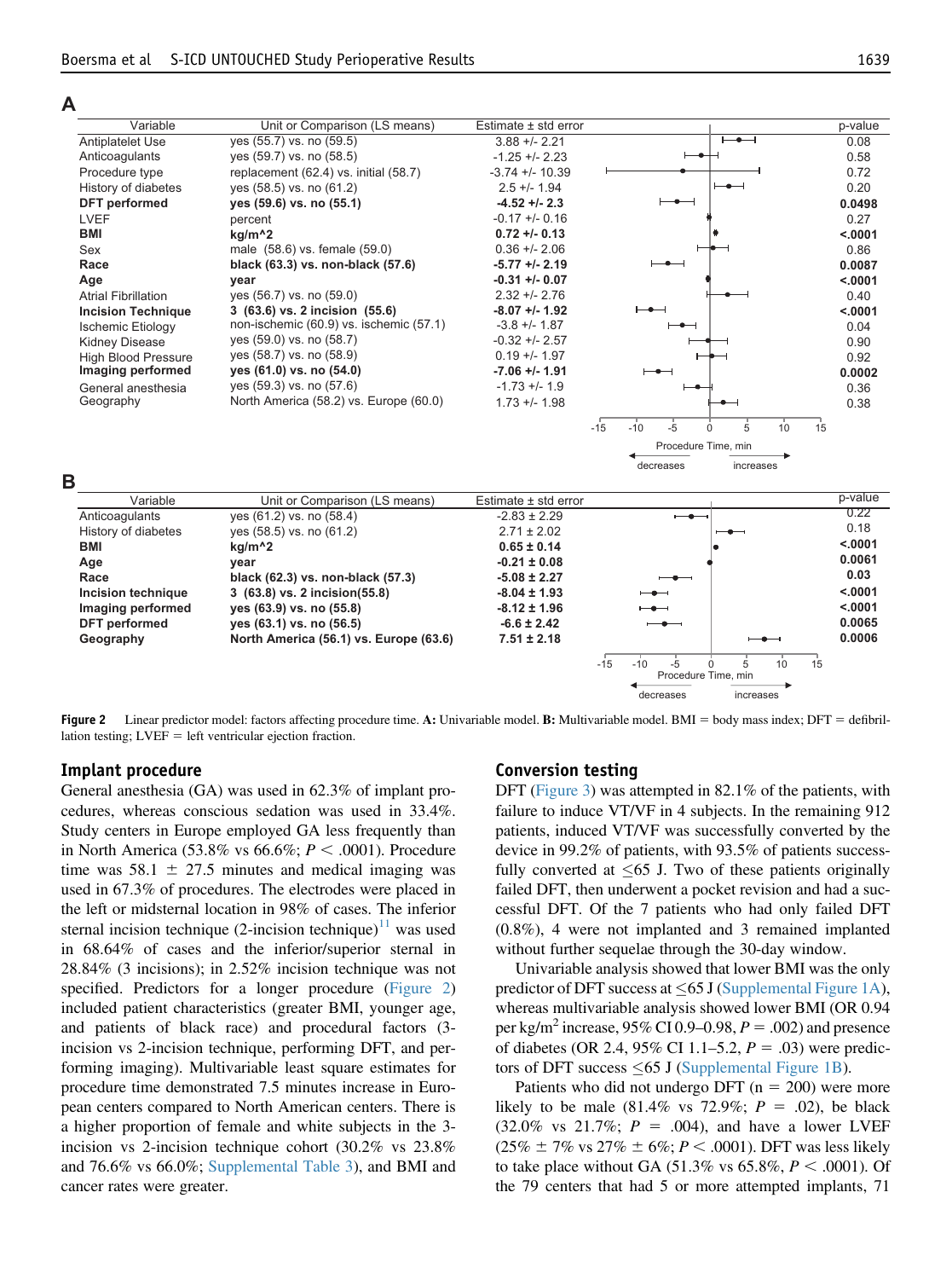<span id="page-4-0"></span>

Figure 3 UNTOUCHED defibrillation testing (DFT). Notes: <sup>a</sup>One patient withdrawn, no information on DFT. <sup>b</sup>Two patients were first unsuccessful at 80 J, then pocket revision with subsequently successful DFT. Both patients completed follow-up without spontaneous episodes. <sup>c</sup>One patient: device explanted at day 41. One patient: electrode repositioned 42 days after implant; DFT reperformed and successful; patient has successfully completed study. One patient: completed follow-up without any spontaneous episodes.

centers performed DFT on at least 50% of their patients and 57 centers performed DFT on at least 75% of their patients. DFT was performed in 79.8% of patients in Europe and 82.4% of patients in North America.

#### Programming summary

Device programming summary is available for all but 28 pa-tients. There was high adherence to the study protocol<sup>[7](#page-7-0)</sup> (98.3%) to program the S-ICD at 200 bpm and 250 bpm. The programmed vector was primary (55.4%) or secondary (33.6%) for most patients, with the alternate vector programmed for 6.8% patients.

In the first 30 days, there were 13 patients with 48 treated spontaneous episodes. Adjudication of episodes for appropriateness will be part of the primary endpoint analysis.

#### Complications

Freedom from complications at 30 days was 95.8% [\(Figure 4](#page-5-0)). The most common causes of complications [\(Table 2](#page-6-0)) were related to postoperative healing or pain management (1.9%), miscellaneous procedure-related events (1.0%), and interventions after DFT or impedance check (0.8%). Most complications due to device infection resulted in system explant (6/7). The seventh patient was hospitalized for 6 days, was treated with intravenous medication, and completed the study without any subsequent complications. Bacteremia was not present  $(0/7)$ .

Univariable predictors of complications ([Supplemental](#page-0-0) [Figure 2](#page-0-0)) are the use of any antiplatelets, a higher BMI, and longer procedure time. Multivariable analysis resulted in no significant predictors.

Nine complications required system electrode or pulse generator (PG) repositioning [\(Supplemental Table 4](#page-0-0) and [Table 2](#page-6-0)). The repositioning rate was  $0.81\%$ ;  $1.75\%$  (5) in female and 0.48% (4) in male patients. Repositioning for female patients was due to electrode migration/movement, suboptimal electrode position, or electrode suture issues. For male patients 3 of 4 were due to DFT failures, 2 of which involved PG repositioning.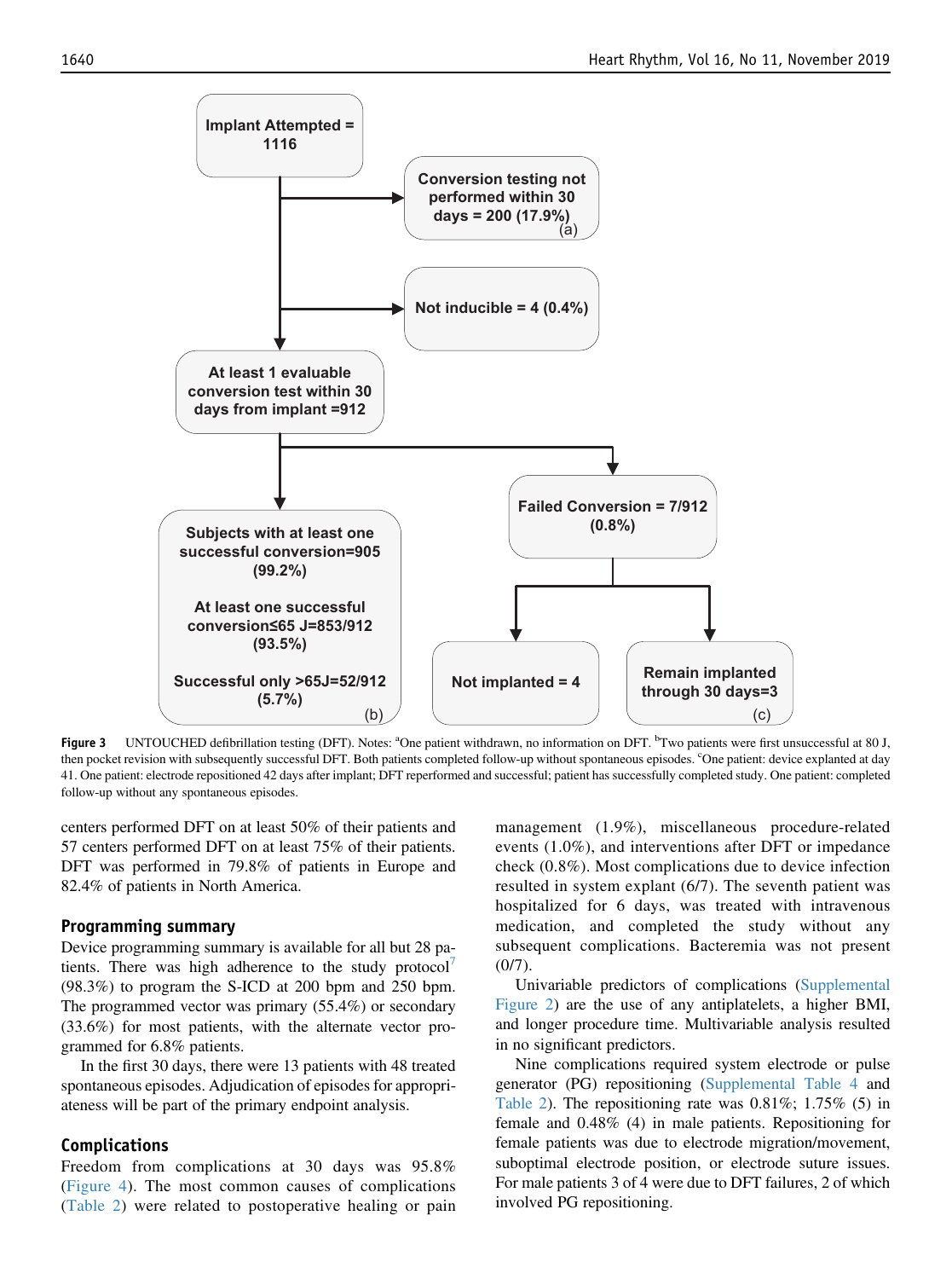<span id="page-5-0"></span>

Figure 4 Freedom from complications. Kaplan-Meier analysis for freedom from subcutaneous implantable defibrillator system- or procedure-related complications for the first 30 days postimplant.

#### Procedural outcomes across S-ICD studies

Procedure time and the percentage of patients undergoing conversion testing were significantly lower than previous S-ICD trials [\(Table 3\)](#page-6-0). Complications and DFT success rates are like previous S-ICD trials.

#### **Discussion**

The UNTOUCHED study is designed to provide outcome data in patients with depressed LVEF indicated for primary prevention of sudden cardiac death—the largest patient population being implanted with an ICD. The current analysis involves the periprocedural outcomes up to 30 days follow-up of 1116 patients with an attempted implant. The data reconfirm S-ICD reliability to convert VT/VF and the low number of periprocedural complications observed in prior S-ICD registries.

#### Patient demographics

By design, all patients had LVEF  $\leq$ 35%. Compared with prior S-ICD registries, advanced heart failure, ischemic heart disease, hypertension, and diabetes were more common. The present population more closely resembles the MADIT-RIT patient cohort with a transvenous ICD implanted, $\delta$  albeit younger and with fewer ischemic heart disease cases. These differences might reflect a selection bias to avoid elderly patients with a perceived need for pacing either at or soon after implant.

About 25% of patients declared their race as "black," a cohort 95% enrolled in the United States. They were much more likely to be nonischemic and were a generally sicker population. Similar increased comorbidity in primary

prevention  $\leq 35\%$  black patients was reported in the PROSE-ICD trial.<sup>[12](#page-7-0)</sup> Black patients had longer procedure times but less frequently underwent DFT. Further study is warranted in this population.

#### Implant procedure

The devices implanted in the UNTOUCHED study were EMBLEM (Boston Scientific, Marlborough, MA) and EMBLEM MRI devices, which have MRI compatibility, the AF detection and SMART PASS algorithms, and longer-lasting battery. Compared to previously studied S-ICD devices, they are also smaller (59.5 cc vs 69 cc) and have 2 suture holes for fixation, potentially influencing procedure time and complications.

Procedure times for implant were shorter than in previous S-ICD registries. The 2-incision technique has become widely adopted worldwide, which shortens procedure time without increasing complications. In the North American cohort procedures were shorter than in the EU cohort, potentially influenced by their more frequent use of GA.

BMI was also observed to influence procedure time. During implant, the S-ICD's proper position and plane ideally should be directly on or between the muscle layers and the parasternal shock coil should be as close as possible to the muscle and rib cage to facilitate low impedance and proper energy transmission to the heart.<sup>[13,14](#page-8-0)</sup> Furthermore, a posterior position of the PG parallel to the cardiac silhouette is important to have an optimal shock vector. This may be more difficult in patients with higher BMI, resulting in longer procedure times.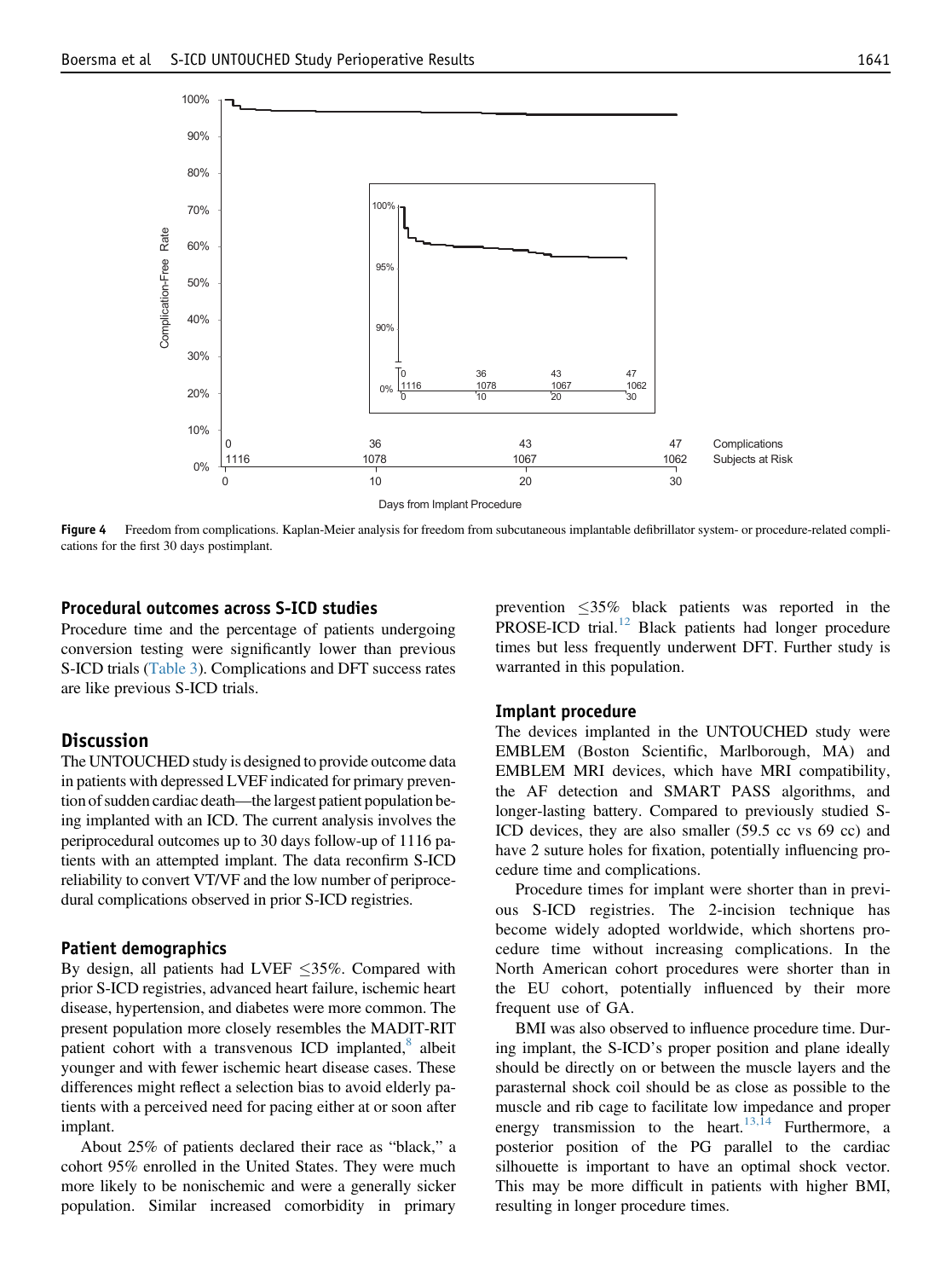#### <span id="page-6-0"></span>Table 2 UNTOUCHED study complications

|                                                    | <b>UNTOUCHED</b> |         |              |            |                |                    |  |  |
|----------------------------------------------------|------------------|---------|--------------|------------|----------------|--------------------|--|--|
|                                                    | All              |         | Women        |            | Men            |                    |  |  |
| Classification                                     | Events           | N(%)    | Events       | N(%)       | Events         | N(%)               |  |  |
| Sub-optimal position/movement                      | 5                | 5(0.4)  | 4            | 4(1.4)     | $\mathbf{1}$   | 1(0.1)             |  |  |
| Suboptimal electrode position                      | 2                | 2(0.2)  | 2            | $2(0.7)^*$ |                |                    |  |  |
| Electrode migration/revision                       | 2                | 2(0.2)  | $\mathbf{1}$ | $1(0.3)^*$ | $\mathbf{1}$   | $1(0.1)^*$         |  |  |
| Electrode movement                                 | 1                | 1(0.1)  | $\mathbf{1}$ | $1(0.3)^*$ |                |                    |  |  |
| Sensing/device function                            | 1                | 1(0.1)  |              |            | 1              | 1(0.1)             |  |  |
| Inappropriate shock/oversensing                    | $\mathbf{1}$     | 1(0.1)  |              |            | 1              | 1(0.1)             |  |  |
| <b>Conversion test-related</b>                     | 9                | 9(0.8)  |              |            | 9              | 9(1.1)             |  |  |
| Out-of-range shock impedance-<br>electrode         | $\mathbf{1}$     | 1(0.1)  |              |            | $\mathbf{1}$   | 1(0.1)             |  |  |
| Unable to convert VT/VF with S-ICD                 | 8                | 8(0.7)  |              |            | 8              | $8(1.0)^{\dagger}$ |  |  |
| Postoperative healing / pain                       | 21               | 21(1.9) | 5            | 5(1.7)     | 16             | 16(1.9)            |  |  |
| management                                         |                  |         |              |            |                |                    |  |  |
| Electrode suture discomfort                        | 1                | 1(0.1)  | 1            | $1(0.3)^*$ |                |                    |  |  |
| Postsurgical wound discomfort PG site              | 4                | 4(0.4)  | 1            | 1(0.3)     | 3              | 3(0.3)             |  |  |
| Incisional/superficial infection                   | $\overline{c}$   | 2(0.2)  |              |            | $\overline{c}$ | 2(0.2)             |  |  |
| Device system infection                            | $\overline{7}$   | 7(0.6)  | 2            | 2(0.7)     | 5              | 5(0.6)             |  |  |
| Suspected infection-incisional/<br>superficial     | $\mathbf{1}$     | 1(0.1)  |              |            | $\mathbf{1}$   | 1(0.1)             |  |  |
| Hematoma-PG pocket (≤30<br>d postimplant)          | 4                | 4(0.4)  |              |            | 4              | 4(0.5)             |  |  |
| Physical trauma                                    | $\overline{c}$   | 2(0.2)  | 1            | 1(0.3)     | 1              | 1(0.1)             |  |  |
| Other procedure-related                            | 12               | 11(1.0) | 4            | 4(0.5)     | 8              | 7(0.8)             |  |  |
| Adverse reaction-respiratory                       | 1                | 1(0.1)  |              |            | $\mathbf{1}$   | 1(0.1)             |  |  |
| Adverse reaction-hypotension                       | 3                | 3(0.3)  | 1            | 1(0.3)     | $\overline{c}$ | 2(0.2)             |  |  |
| Adverse reaction-medication/<br>anaphylactic shock | 1                | 1(0.1)  | $\mathbf{1}$ | 1(0.3)     |                |                    |  |  |
| Adverse reaction-HF symptoms                       | 1                | 1(0.1)  | 1            | 1(0.3)     |                |                    |  |  |
| Acute blood loss                                   | 1                | 1(0.1)  | $\mathbf{1}$ | 1(0.3)     |                |                    |  |  |
| Postoperative urinary retention                    | 1                | 1(0.1)  |              |            | 1              | 1(0.1)             |  |  |
| Hemodynamic instability-DFT                        | 1                | 1(0.1)  |              |            | 1              | 1(0.1)             |  |  |
| Fascial defect closure                             | 1                | 1(0.1)  |              |            | 1              | 1(0.1)             |  |  |
| Suture revision                                    | 1                | 1(0.1)  |              |            | 1              | 1(0.1)             |  |  |
| Syncope                                            | 1                | 1(0.1)  |              |            | $\mathbf{1}$   | 1(0.1)             |  |  |

Text in bold indicate categories of complications and sub-totals of events, N, % for each category.

 $DFT =$  defibrillation testing; HF = heart failure; PG = pulse generator; S-ICD = subcutaneous implantable cardioverter-defibrillator; VT/VF = ventricular tachycardia/ventricular fibrillation.

\*Patients underwent electrode repositioning.

† One patient underwent electrode repositioning; 2 patients underwent PG repositioning.

|  |  |  |  | <b>Table 3</b> Procedural outcomes for UNTOUCHED and comparison with other S-ICD studies |  |  |  |  |  |  |
|--|--|--|--|------------------------------------------------------------------------------------------|--|--|--|--|--|--|
|--|--|--|--|------------------------------------------------------------------------------------------|--|--|--|--|--|--|

| Outcome                                | IDE <sup>6##</sup>           | EFFORTLESS <sup>2‡‡</sup>  | PAS <sup>3‡‡</sup>             | <b>UNTOUCHED</b> |
|----------------------------------------|------------------------------|----------------------------|--------------------------------|------------------|
| 2-incision technique                   | $0/321(0.0)^8$               | N/A                        | $855/1637(52.2)^8$             | 764/1113 (68.6)  |
| Procedure time (minutes) <sup>1</sup>  | N/A                          | $(n = 985)$                | $(n = 1615)$                   | $(n = 1099)$     |
|                                        |                              | $66.8 \pm 28$ <sup>9</sup> | $77.3 \pm 36.2^{\circ}$        | 58.1 $\pm$ 40.6  |
| % Patients who underwent DFT           | $320/321(99.7)^8$            | $861/985(87.4)^{\ddagger}$ | 1412/1637(86.3)                | 916/1116 (82.1)  |
| DFT success rate                       | $304/304$ (100) <sup>#</sup> | 857/861(99.5)              | 1394/1412 (98.7)               | 905/912 (99.2)   |
| DFT success rate $\leq 65$ J           | N/A                          | 789/861 (91.6)             | $1286/1412(91.1)$ <sup>T</sup> | 853/912 (93.5)   |
| 30-day complication rate <sup>††</sup> | 4.4%                         | 4.1%                       | 3.8%                           | 4.2%             |

Values are ratio of patients:  $n/N$  (%), or number of patients and mean  $\pm$  standard deviation, unless otherwise noted.

Text in bold indicate  $P$  values  $<$  0.05.

 $DFT =$  defibrillation testing; N/A = Not applicable.

- $^{\dagger}P < .05.$
- $^{\ddagger}P < .001.$

 ${}^{8}P$   $<$  .0001.

The IDE study included a rigorous DFT protocol; thus results are not directly comparable.

††Rates derived from Kaplan-Meier analysis.

‡‡Source: Boston Scientific Corporation; data on file.

<sup>{</sup> Duration from first incision to wound closure (minutes). #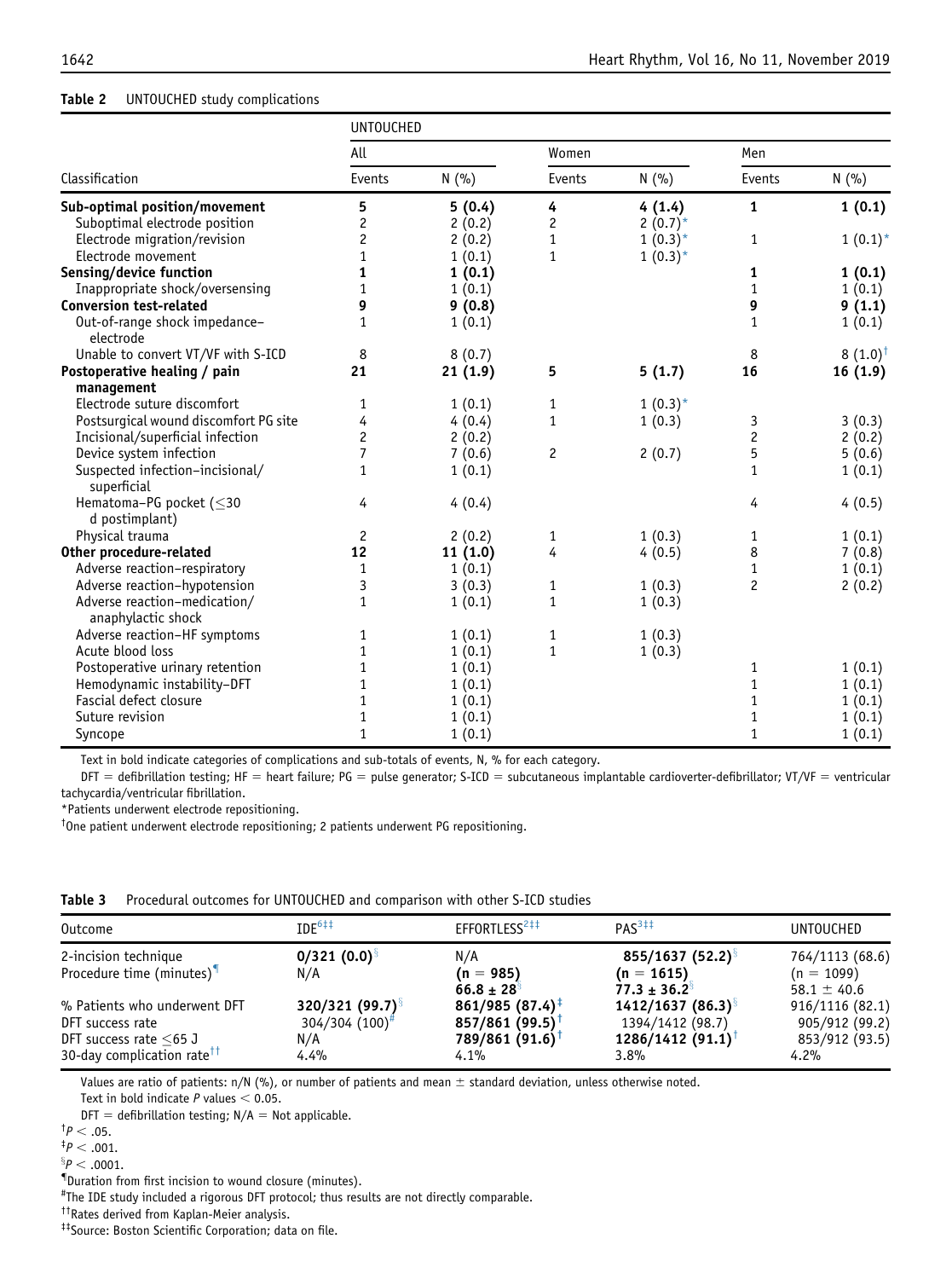#### <span id="page-7-0"></span>Conversion testing

BMI did not influence the decision to perform DFT, although it may have significant effects on electrical current transmission through the thorax. Although DFT was successful in 99% of patients, and in 93% at 65 J or less, BMI was a predictor for failed conversion at  $\leq 65$  J in multivariable analysis. In the IDE S-ICD study, Amin and colleagues $13$  found that BMI, while a predictor of conversion failure, was not a factor in conversion failure for appropriately placed devices. This study as well as recent work by Knops and colleagues<sup>[15](#page-8-0)</sup> suggests that improper anatomical position and fat between the device and the rib cage were associated with DFT failure. The PRAETORIAN scoring system<sup>[15](#page-8-0)</sup> was devised to predict such failure and guide physicians' implant techniques, which will be prospectively studied in the PRAETORIAN DFT trial [\(ClinicalTrials.gov](http://ClinicalTrials.gov) Registration No. NCT03495297).

DFT was not performed in 17.9% of patients, among them more male subjects and patients with lower LVEF. The choice to not perform DFT appears to be more patient-specific than center-specific during the UNTOUCHED study and potentially influenced by the availability of GA. The perceived risk of certain patient characteristics such as lower LVEF and higher comorbidities may have prompted caution to perform DFT. There seems to be a trend to forgo DFT by implanters worldwide. The findings of the SIMPLE and NORDIC ICD trials showing the noninferiority for avoiding DFT in transvenous ICD patients, $16,17$  as well as high conversion efficacy in prior S-ICD registries, may lead physicians to extend this trend to the S-ICD. In the current population there were 2 patients requiring repositioning of PG to have a successful DFT and 4 others deemed unsuitable owing to failed DFT and then implant aborted. Of note, all patients who failed DFT or required repositioning had LVEF  $\leq$ 25% and were male. Similar additional efforts were required in the NORDIC ICD trial for 25 of 519 patients<sup>[16](#page-8-0)</sup> and in the SIMPLE trial for 37 of 1119 patients $17$  in order to obtain successful DFT. Until more prospective studies are performed, it seems prudent to adhere to international guidelines recommending DFT in patients with an  $S$ -ICD.<sup>[18](#page-8-0)–</sup>

#### Implant and 30-day procedural safety

Overall, the complication rate was as low as in prior S-ICD registries, despite the current population having much lower LVEF, more hypertension, and diabetes. This is reassuring, as sicker patients still do well with this implantation. The need for repositioning the lead and/or PG was low; in men repositioning was owing primarily to DFT failure, whereas in women electrode migration or discomfort were the reasons. It seems that implant techniques have matured such that the appropriate surgical skills are recognized and become standard of care. $21-23$  There were no characteristics (e.g., ischemic heart disease, gender, or BMI) observed that predicted procedural complication.

#### Limitations

Although all data were prospectively collected as part of the UNTOUCHED trial, the current report is a retrospective analysis. The study was not designed to evaluate interactions between race, geography, or characteristics of underlying disease. Comparisons between trials are strictly observational and may contain important confounding variables.

#### Conclusions

The procedural outcome data of UNTOUCHED reinforce that S-ICD therapy has low perioperative complication rates and high conversion efficacy of induced VT/VF, even in a higher-risk cohort with low LVEF and more comorbidities. Among experienced implant centers, the 2-incision technique has a shorter implant procedure time without impacting safety or efficacy. Higher BMI is not an independent predictor of complications, yet it does warrant more careful attention to implant technique to assure successful conversion.

#### Acknowledgments

The authors acknowledge all the investigators of the UN-TOUCHED Study, Thomas Stoltz for study support, and Timothy Stivland, Linda Hansen, and Kathleen Keogan for manuscript preparation support.

### Appendix

#### Supplementary data

Supplementary data associated with this article can be found in the online version at [https://doi.org/10.1016/j.hrthm.2019.](https://doi.org/10.1016/j.hrthm.2019.04.048) [04.048](https://doi.org/10.1016/j.hrthm.2019.04.048).

#### References

- 1. [Bardy GH, Smith WM, Hood MA, et al. An entirely subcutaneous implantable](http://refhub.elsevier.com/S1547-5271(19)30431-X/sref1) cardioverter-defi[brillator. N Engl J Med 2010;363:36](http://refhub.elsevier.com/S1547-5271(19)30431-X/sref1)–44.
- 2. [Boersma L, Barr C, Knops R, et al. Implant and Midterm Outcomes of the Sub](http://refhub.elsevier.com/S1547-5271(19)30431-X/sref2)[cutaneous Implantable Cardioverter-De](http://refhub.elsevier.com/S1547-5271(19)30431-X/sref2)fibrillator Registry: The EFFORTLESS [Study. J Am Coll Cardiol 2017;70:830](http://refhub.elsevier.com/S1547-5271(19)30431-X/sref2)–841.
- 3. [Gold MR, Aasbo JD, El-Chami MF, et al. Subcutaneous implantable](http://refhub.elsevier.com/S1547-5271(19)30431-X/sref3) cardioverter-defi[brillator Post-Approval Study: Clinical characteristics and peri](http://refhub.elsevier.com/S1547-5271(19)30431-X/sref3)[operative results. Heart Rhythm 2017;14:1456](http://refhub.elsevier.com/S1547-5271(19)30431-X/sref3)–1463.
- 4. [Lambiase PD, Barr C, Theuns DA, et al. Worldwide experience with a totally sub](http://refhub.elsevier.com/S1547-5271(19)30431-X/sref4)cutaneous implantable defi[brillator: early results from the EFFORTLESS S-ICD](http://refhub.elsevier.com/S1547-5271(19)30431-X/sref4) [Registry. Eur Heart J 2014;35:1657](http://refhub.elsevier.com/S1547-5271(19)30431-X/sref4)–1665.
- 5. [Olde Nordkamp LR, Dabiri Abkenari L, Boersma LV, et al. The entirely subcu](http://refhub.elsevier.com/S1547-5271(19)30431-X/sref5)taneous implantable cardioverter-defi[brillator: initial clinical experience in a large](http://refhub.elsevier.com/S1547-5271(19)30431-X/sref5) [Dutch cohort. J Am Coll Cardiol 2012;60:1933](http://refhub.elsevier.com/S1547-5271(19)30431-X/sref5)–1939.
- 6. [Weiss R, Knight BP, Gold MR, et al. Safety and ef](http://refhub.elsevier.com/S1547-5271(19)30431-X/sref6)ficacy of a totally subcutaneous implantable-cardioverter defi[brillator. Circulation 2013;128:944](http://refhub.elsevier.com/S1547-5271(19)30431-X/sref6)–953.
- 7. [Gold MR, Knops R, Burke MC, et al. The Design of the Understanding Outcomes](http://refhub.elsevier.com/S1547-5271(19)30431-X/sref7) [with the S-ICD in Primary Prevention Patients with Low EF Study \(UN-](http://refhub.elsevier.com/S1547-5271(19)30431-X/sref7)[TOUCHED\). Pacing Clin Electrophysiol 2017;40:1](http://refhub.elsevier.com/S1547-5271(19)30431-X/sref7)–8.
- 8. [Moss AJ, Schuger C, Beck CA, et al. Reduction in inappropriate therapy and mor](http://refhub.elsevier.com/S1547-5271(19)30431-X/sref8)[tality through ICD programming. N Engl J Med 2012;367:2275](http://refhub.elsevier.com/S1547-5271(19)30431-X/sref8)–2283.
- 9. [Francia P, Ziacchi M, De Filippo P, et al. Subcutaneous implantable cardioverter](http://refhub.elsevier.com/S1547-5271(19)30431-X/sref9) defi[brillator eligibility according to a novel automated screening tool and agree](http://refhub.elsevier.com/S1547-5271(19)30431-X/sref9)[ment with the standard manual electrocardiographic morphology tool. J Interv](http://refhub.elsevier.com/S1547-5271(19)30431-X/sref9) [Card Electrophysiol 2018;52:61](http://refhub.elsevier.com/S1547-5271(19)30431-X/sref9)–67.
- 10. [Sakhi R, Yap SC, Michels M, et al. Evaluation of a novel automatic screening tool](http://refhub.elsevier.com/S1547-5271(19)30431-X/sref10) [for determining eligibility for a subcutaneous implantable cardioverter-de](http://refhub.elsevier.com/S1547-5271(19)30431-X/sref10)fibril[lator. Int J Cardiol 2018;272:97](http://refhub.elsevier.com/S1547-5271(19)30431-X/sref10)–101.
- 11. [Knops RE, Olde Nordkamp LR, de Groot JR, Wilde AA. Two-incision technique](http://refhub.elsevier.com/S1547-5271(19)30431-X/sref11) [for implantation of the subcutaneous implantable cardioverter-de](http://refhub.elsevier.com/S1547-5271(19)30431-X/sref11)fibrillator. Heart [Rhythm 2013;10:1240](http://refhub.elsevier.com/S1547-5271(19)30431-X/sref11)–1243.
- 12. [Zhang Y, Kennedy R, Blasco-Colmenares E, et al. Outcomes in African Ameri](http://refhub.elsevier.com/S1547-5271(19)30431-X/sref12)cans undergoing cardioverter-defi[brillator implantation for primary prevention of](http://refhub.elsevier.com/S1547-5271(19)30431-X/sref12) sudden cardiac death: fi[ndings from the Prospective Observational Study of](http://refhub.elsevier.com/S1547-5271(19)30431-X/sref12)